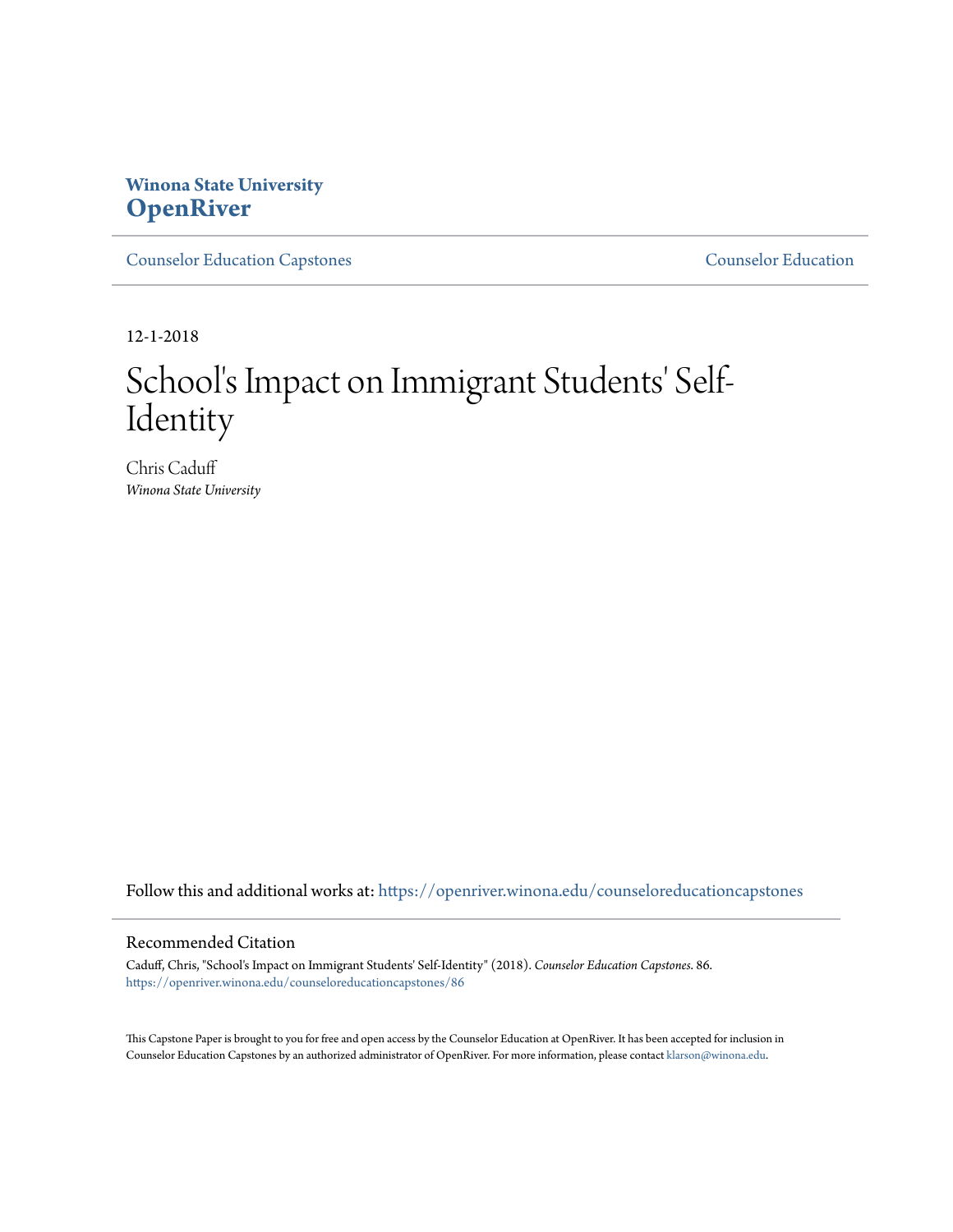School's Impact on Immigrant Students' Self-Identity

Chris Caduff

A Capstone Project submitted in partial fulfillment of the requirements for the Master of Science Degree in Counselor Education at Winona State University

Fall 2018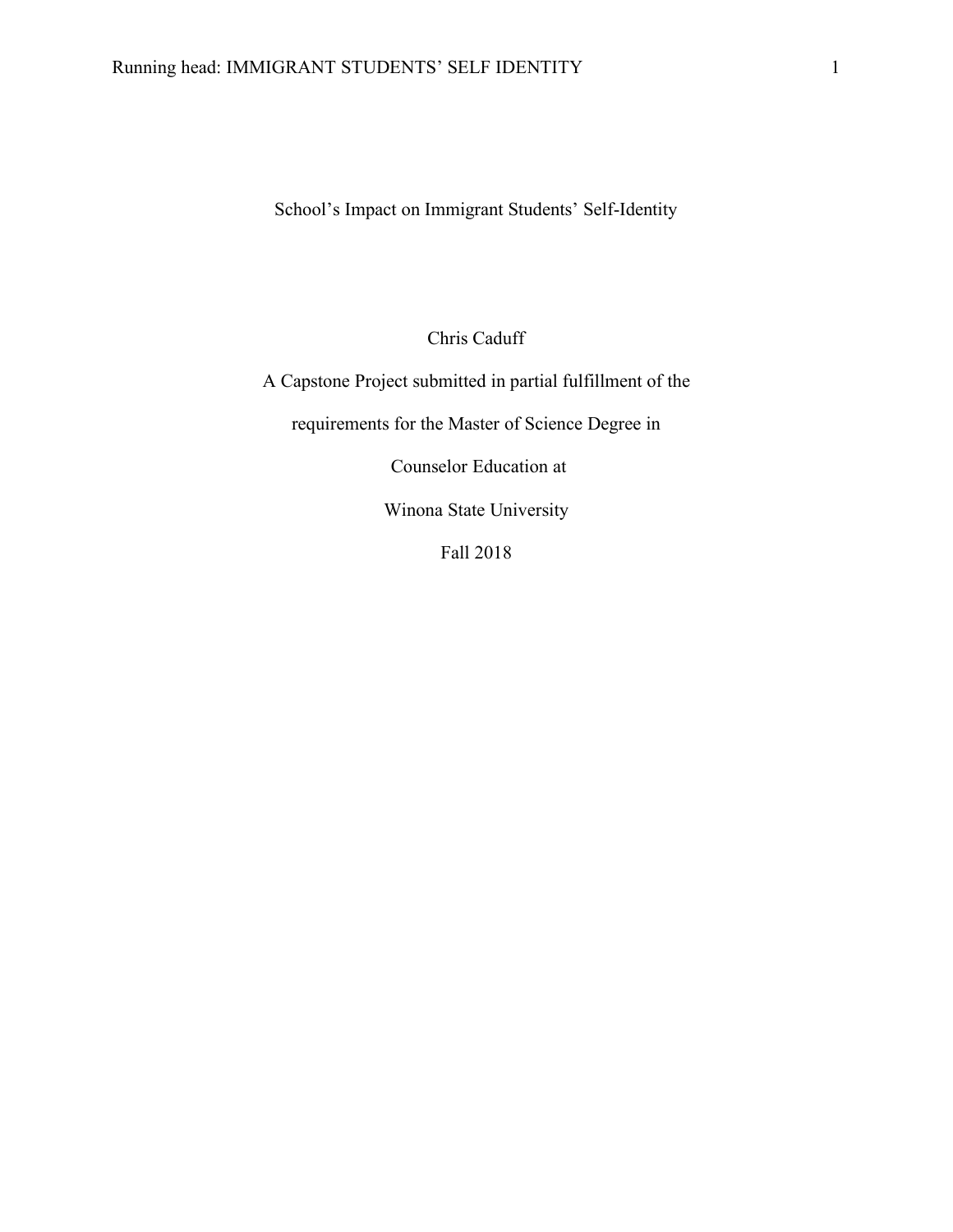Winona State University

College of Education

Counselor Education Department

CERTIFICATE OF APPROVAL

 $\mathcal{L}_\text{max}$ 

#### CAPSTONE PROJECT

 $\overline{\phantom{a}}$  , where  $\overline{\phantom{a}}$ 

School's Impact on Immigrant Student's Self-Identity

This is to certify that the Capstone Project of

Chris Caduff

Has been approved by the faculty advisor and the CE 695 – Capstone Project

Course Instructor in partial fulfillment of the requirements for the

Master of Science Degree in

Counselor Education

Capstone Project Supervisor:

Name

Approval Date: \_\_\_\_\_\_\_\_\_\_\_\_\_\_\_\_\_\_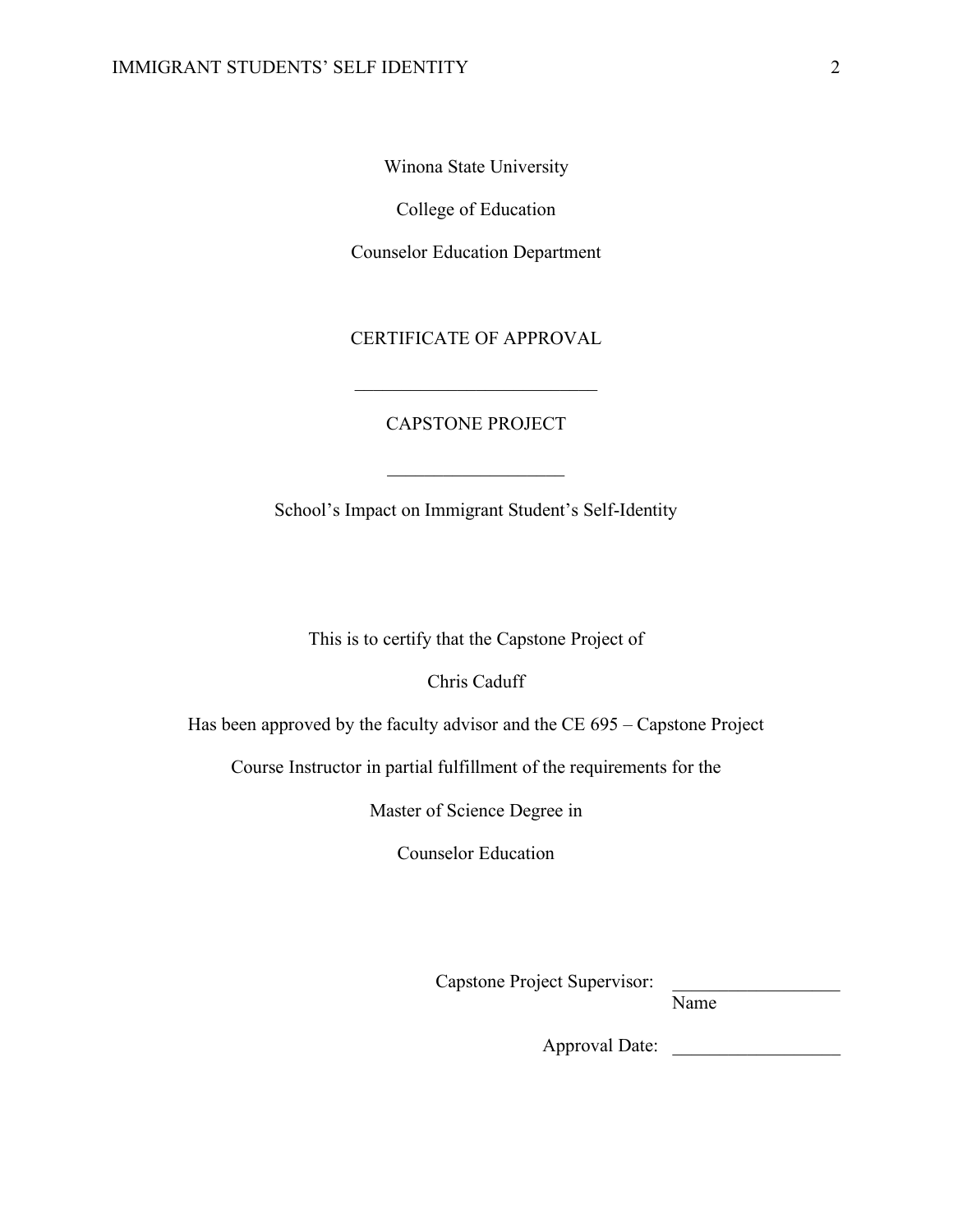#### Abstract

 Students today have a lot on their plates. Besides a full schedule of classes, many students also have duties at home, part-time jobs, and a variety of extra-curricular activities. Immigrant students have the added responsibilities of balancing learning about a new country and culture and keeping parts of their native culture alive. They may also be learning a new language and/or translating for their parents. Simultaneously, they are often trying to figure out how they fit in this new place and in their new school. Culturally Responsive Teaching, where value is placed on the student's culture, language, and experiences, and incorporated into their education is one way to help them adjust and fit in. Helping them to develop and share their personal stories, and listen to other people's stories, is another way to help them adjust.

*Keywords:* immigrant students, personal stories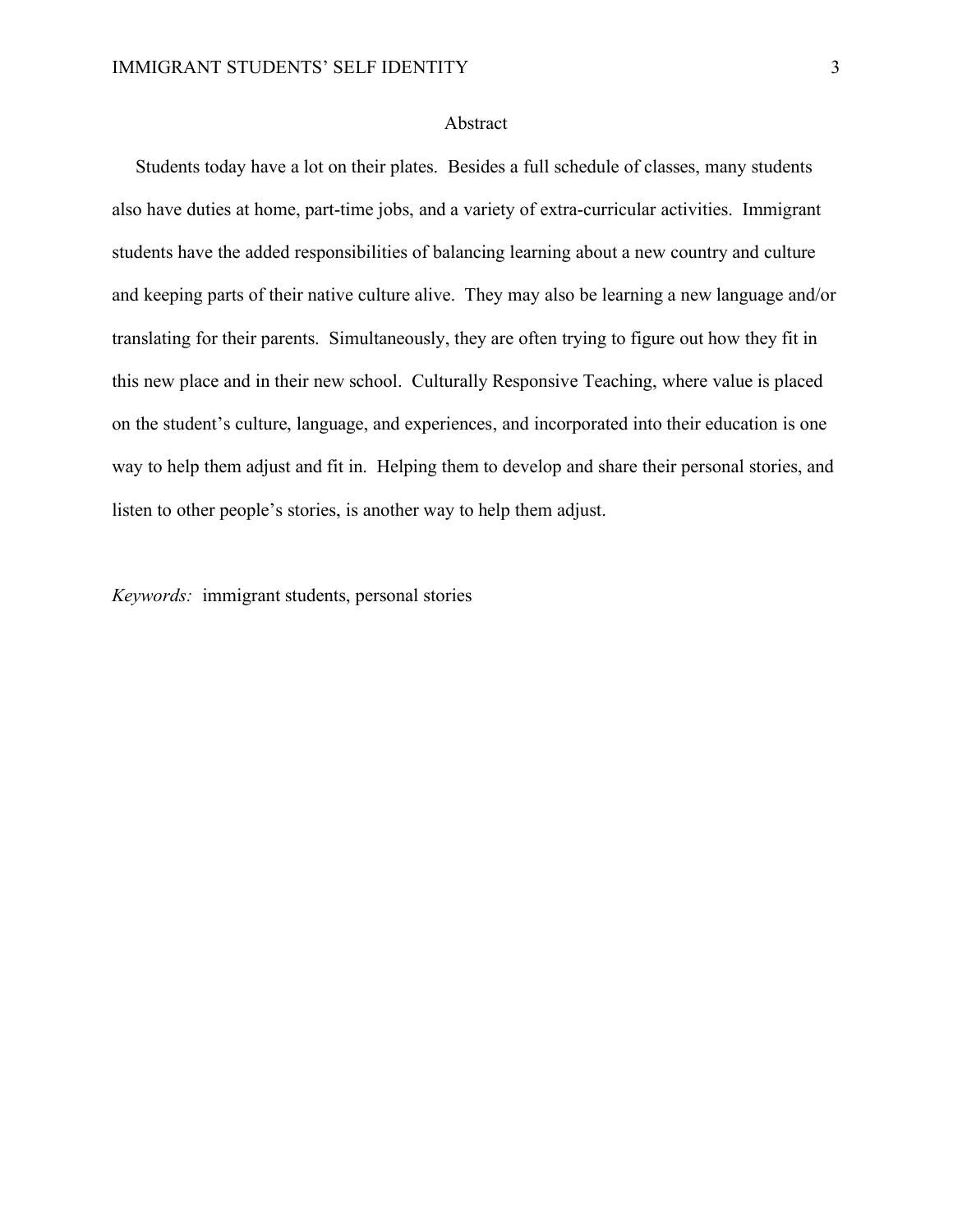### Contents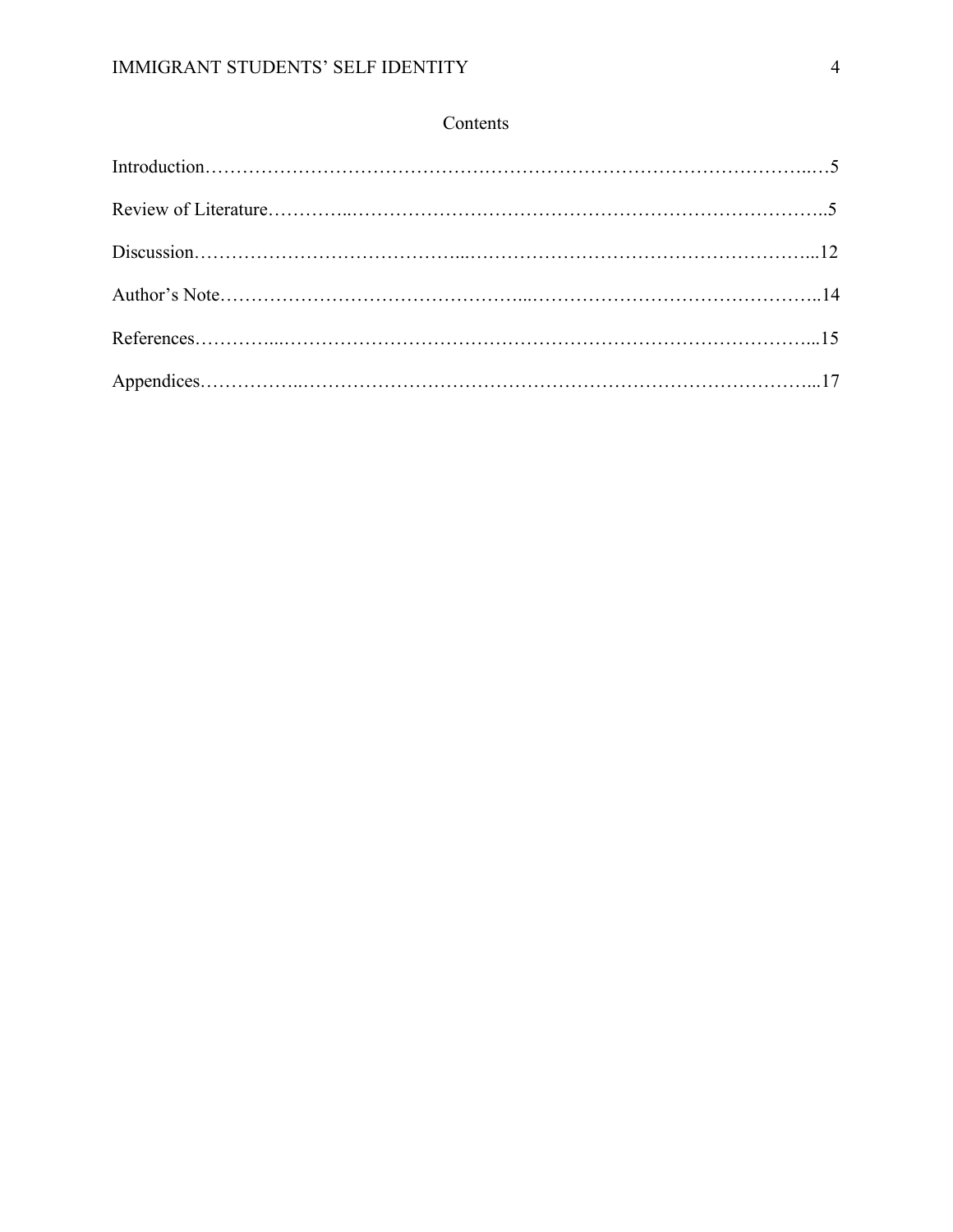#### **Introduction**

 Immigrant students have unique needs in the school setting. This paper will look at the current role that schools fill in regard to immigrant students and families. As teachers and schools continue to fill some of the caregiving roles that were once done at home, the significance of their impact on how children view themselves increases (Korn, 1998). This paper is organized into four different sections. It begins with a section on interactions between immigrant parents and their children's schools. Next, it will review some issues that immigrants of color face both in and outside of school. Following that, it includes a section on immigrant students' cultural identities as they try to make their way through the education system in the United States. The final section includes information about Culturally Responsive Teaching and some strategies to help build cultural identity in immigrant students.

#### **Review of Literature**

#### **Immigrant Parents and Their Child's School**

 A positive home-school connection provides a strong base for the education of a child. In a world where parents are busy, varied modes of communication can be invaluable in helping to build this strong connection. Unfortunately, due to language barriers and insufficient knowledge about the U.S. education system, immigrant families too often face institutional barriers to establishing a family-school partnership. One result of this is immigrant families often feeling unwelcome or undervalued by educators (Soutullo et al., 2016). Language barriers may result in children being used as translators for parent-teacher conferences, meetings, and other communication from schools. Miscommunication, feelings of powerlessness of the parents, or superiority for the children can occur when they are used in this way (Isik-Ercan, Demir-Dagdas, Cakmakci, Cava-Tadik, & Intepe-Tingir, 2017; Soutullo et al. 2016).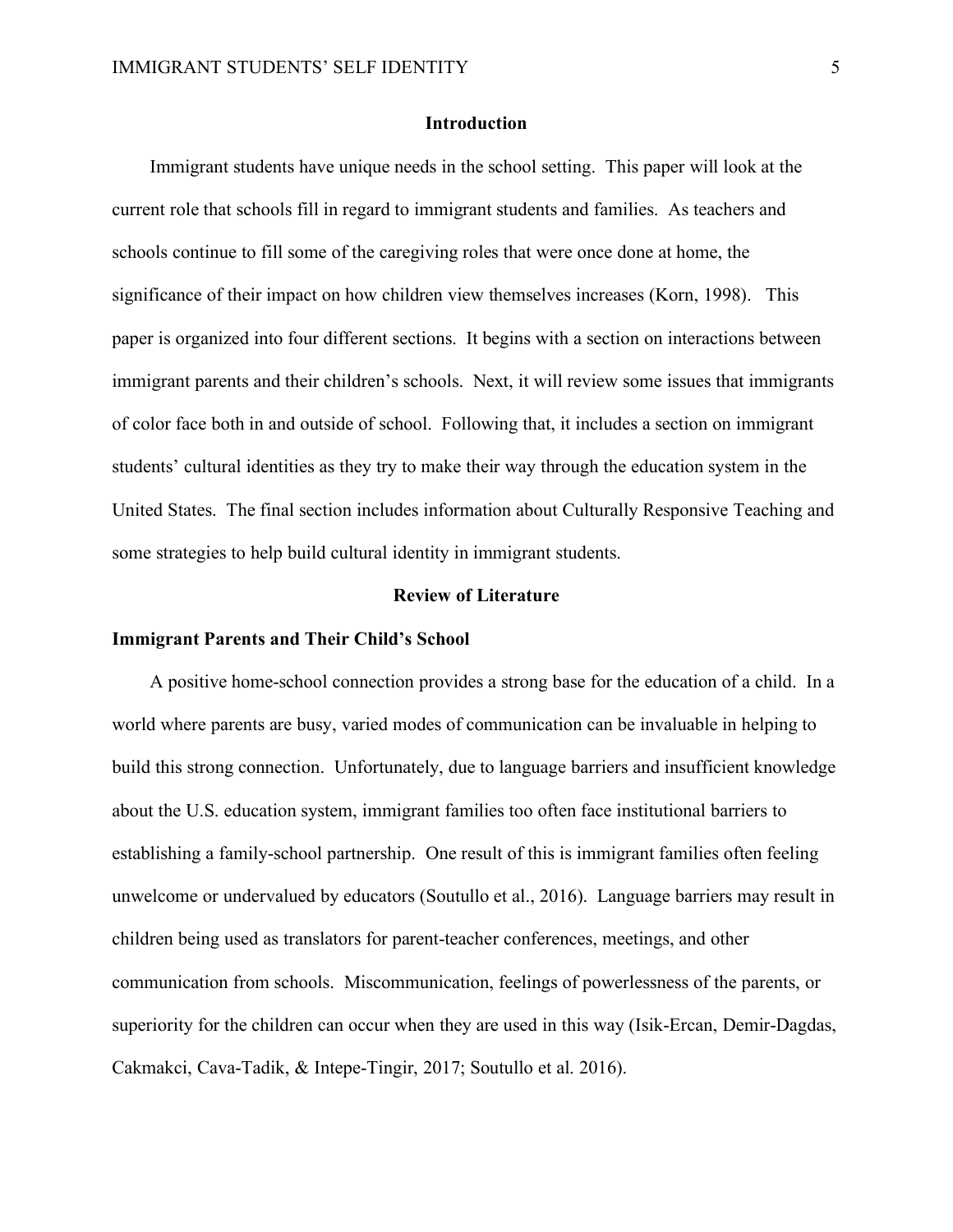Besides the barriers mentioned above, undocumented parents also cite other barriers to establishing family-school collaboration. Schools often have policies around volunteering to prevent people with criminal records from working with students. To be eligible to volunteer, perspective candidates may be asked to register and complete a background check. A possible unintended consequence of these requirements is that undocumented parents may by afraid to volunteer. Many states also have laws requiring that every school visitor must show photo identification. This too may discourage undocumented parents from visiting their child's school to volunteer or attend meetings or special events (Soutullo et al., 2016).

 Other barriers to building a home-school connection may be subtler. School staff may have personal beliefs and assumptions about individuals, families, and communities of immigrants. Their beliefs may come across in their interactions with the students and families. They may not seek out or provide time or opportunities for input from immigrant parents (Pushor, 2011). Schools may translate only some materials which may not always be correct. Assumptions may be made about available materials at home that are needed to complete homework, or even what constitutes the idea of parent-involvement in schools in the United States versus in other cultures (Isik-Ercan et al., 2017).

#### **Immigrants of Color**

 Fruja-Amthor and Roxas (2016) and Hadaway and Young (2009) state that the majority of today's youth immigrants are people of color. Because of this, they may face other obstacles both in and out of school. The desire to be accepted and belong is a fundamental human need often magnified in youth. However, they may experience discrimination, racial profiling, economic disadvantages, negative perceptions, and isolation because of not being invited to join mainstream society. Spears-Brown and Lee (2015) conducted a study that looked at the beliefs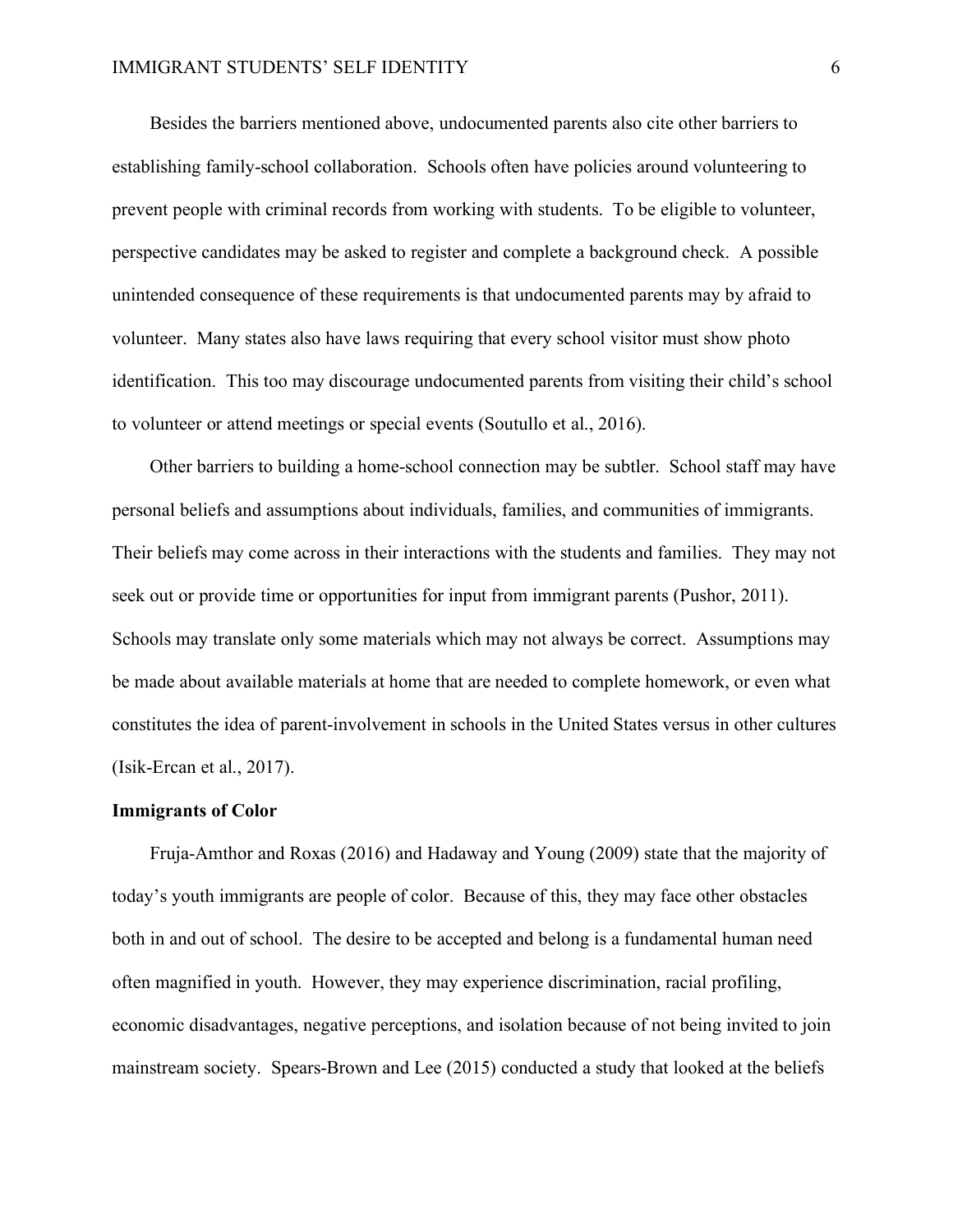about immigration of children between the ages of 7-11. When asked "Why do you think American people might not like it when other people move to America from other countries?" nonimmigrant children's second highest response was because they "looked different". The average response was 2.36 (on a four-point scale), placing it somewhere between two, "medium amount true", and three, "very true". The authors noted that "older children were less likely than younger children to endorse ethnic/cultural discrimination as the reason for anti-immigration attitudes" (p. 173).

#### **Immigrant Student's Cultural Identity**

Somewhere between the ages of three to four, children become conscious about their own ethnic identity and ethnic, cultural, and language differences. Between the ages of four and eight, in an attempt to seek an integrated identity, they establish an ethnic orientation, choose social groups and try to understand similarities and differences between their group and other groups (Isik-Ercan et al., 2017). Immigrant children often feel the push-pull forces of fulfilling their home culture's expectations while also trying to gain acceptance into the new dominant culture (Fruja-Amthor & Roxas 2016; Hadaway &Young, 2009).

 Peterson, Gunn, Brice, and Alley (2015) report that students from immigrant families face many challenges as they navigate across new cultural boundaries while still trying to retain their own cultural and ethnic identity. They may face many challenges around their mother tongue. Though bilingualism has shown to produce cognitive benefits including attentional control, working memory, and abstract and symbolic representation skills, immigrant youth may face linguistic elitism, where English is held superior to other languages (Isik-Ercan et al., 2017; Hadaway  $\&$ Young, 2009). They may find that their ability to speak and understand another language is not valued or used as a way to help them in learning English. Indeed, they may find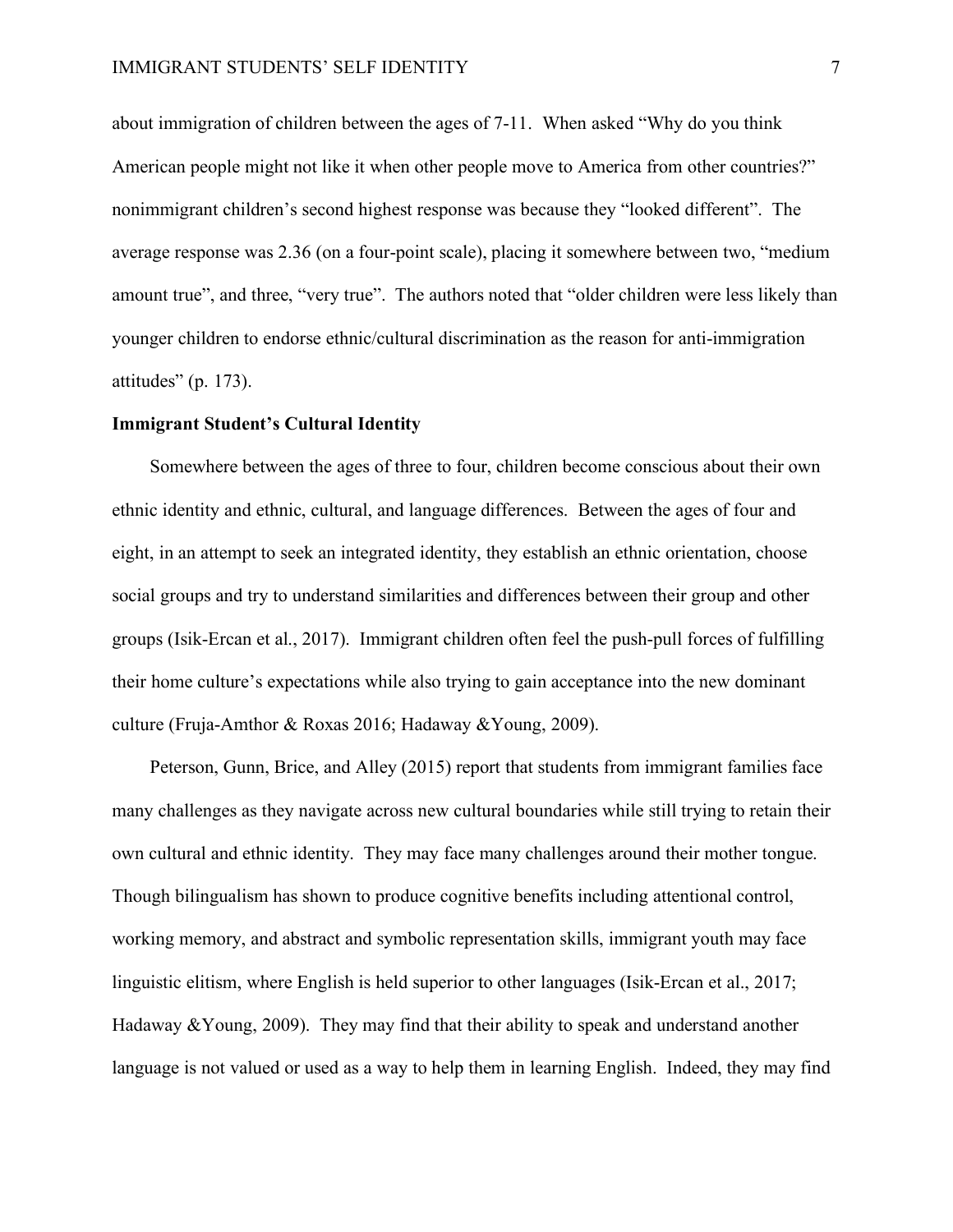#### IMMIGRANT STUDENTS' SELF IDENTITY 8

that communicating in their first language is not only not valued, but also not allowed in schools. Both teachers and classmates may struggle with pronouncing immigrant student names. Mispronunciation or attempts to shorten or change their given name, can negatively influence students of immigrant families. They may lose some of their self-worth or their sense of identity may be affected when this happens (Peterson et al., 2015).

 According to Hadaway and Young (2009), 'transcultural identity' is when individuals are able to keep and value their mother tongue and culture, while at the same time learn English and adopt American culture. This can be accomplished when learning environments are positive. Immigrant students' home languages and cultures are affirmed and recognized as positive assets for them. When a person attains transcultural identity, it has shown to be advantageous to a person's sense of self and adaptability. They are able to draw on their native experiences and social networks, instead of discarding them, to aid them in functioning effectively in their new culture.

 Racial differences, life experiences (some that may not be positive), socio-economic status, and social struggles are a few barriers that may prohibit students from feeling welcome and that they are part of a school's culture. By encouraging students to share their stories, teachers are not only aiding in the development of student's communication skills, but also in helping them to develop an understanding of who they are as individuals. In turn this helps them to begin to understand their place as social beings who interact with others in our world (Korn, 1998).

#### **Culturally Responsive Teaching**

 Students learn best when they are comfortable and can thrive. If teaching skills and content are within the student's personal frame of reference and learned experience, education is at its best. This is what is called culturally responsive teaching. Culturally responsive teaching can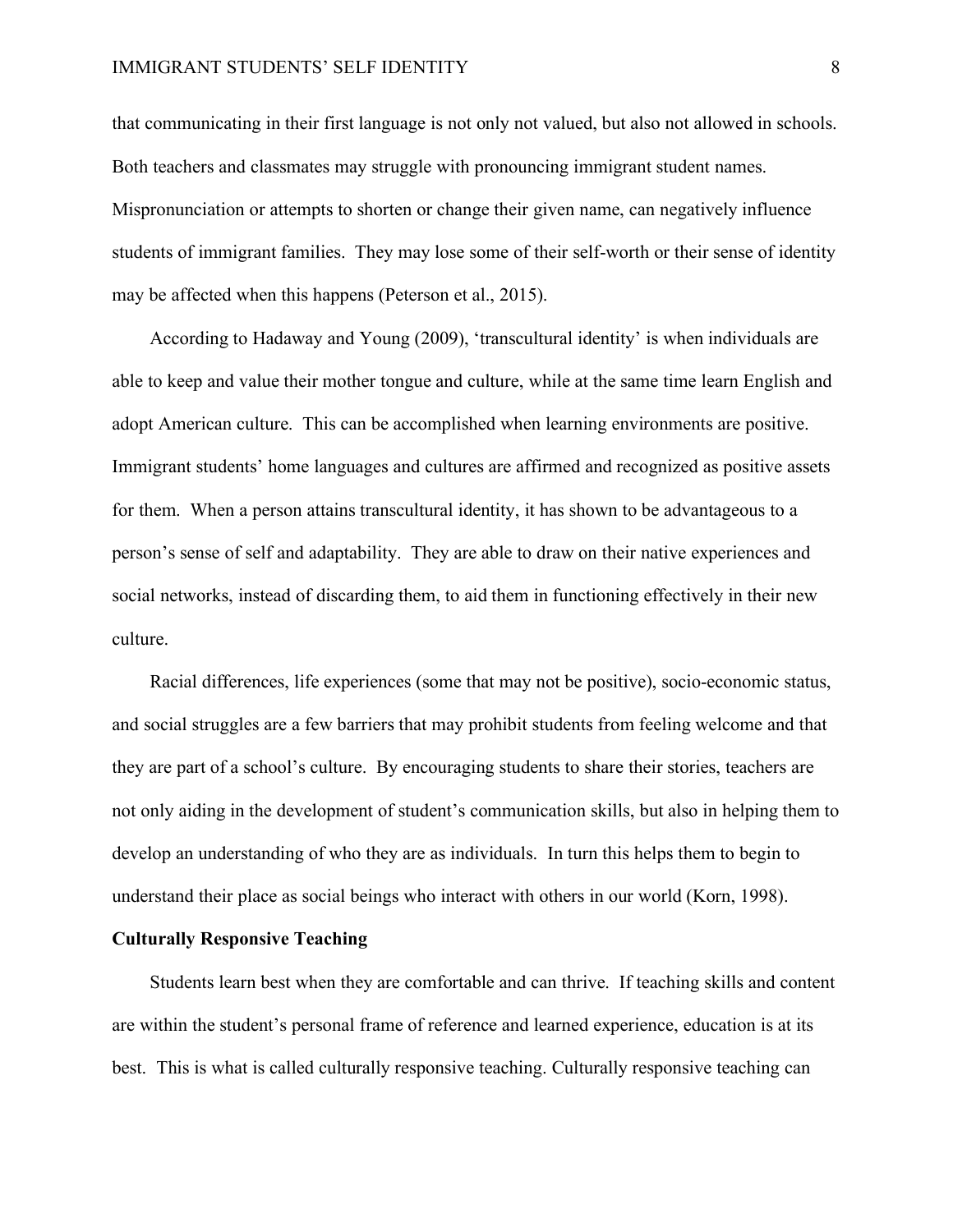#### IMMIGRANT STUDENTS' SELF IDENTITY 9

also be described as recognizing the balance between knowing what to teach students and learning from them so that we might teach them better (Kesler, 2015). It is a way of recognizing that students and families have a wealth of knowledge and experiences and drawing on those to make learning more personal and inclusive. Going beyond just the recognition that all students and families exhibit cultural assets, culturally relevant teaching includes understanding how these assets contribute to community connectedness and should be part of collective classroom learning (Borrero, Ziauddin, & Ahn, 2018).

 One example of culturally responsive teaching may include a study of student's names. It is recognizing the importance on many different levels – personally, culturally, gender, religious, familial, etc. of each person's specific name. Learning about and sharing the meaning, history, and importance of names can provide a sense of connectedness in a classroom or school. It can also serve as a jumping off point to using multicultural literature or to explore how personal lived experiences may be related to a name (Peterson et al., 2015; Hadaway & Young, 2009). While children's literature can provide a place for immigrant learners to see themselves reflected in stories, we must also be aware of the limitations. Some books may foster unreal expectations of a timeline of adjusting to a new culture or learning a new language. Also, multicultural books rarely show bilingual children or characters who share their personal wealth of knowledge (Hadaway & Young, 2009). Children's literature can also exaggerate and/or perpetuate stereotypes of cultural groups.

 Another specific, yet still open-ended example of culturally responsive teaching is a "Where I'm From" (WIF) poem. Fitts and Gross (2010), describe the project as having the potential of developing students' language and communication skills as well as exploring the meaning of culture, diversity, and identity. Students write a poem of where they are from and also share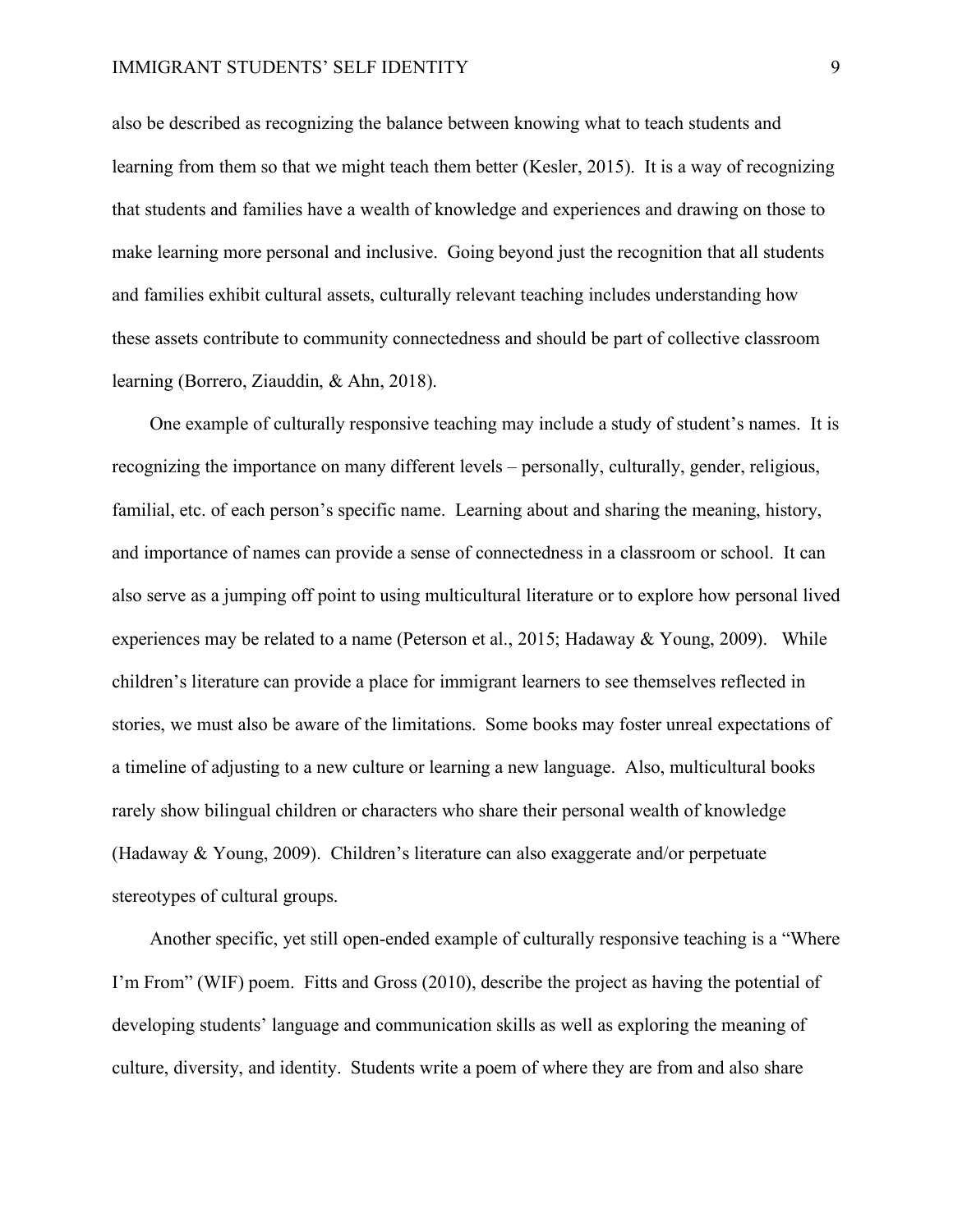#### IMMIGRANT STUDENTS' SELF IDENTITY 10

some artifact, or photograph, about them with the class. In this way students have the opportunity to be creative, and personal, in their sharing about themselves and also learn about each other through their presentations.

 Immigrant students and families coming to the U.S. face many obstacles in and around schools. Many of these obstacles revolve around the idea of their identity. It can be a struggle to try to maintain a cultural identity while also making a way in a new place with a different culture. Immigrants of color may face even more obstacles. They may face discrimination and not be accepted easily into the dominant culture. Students from immigrant families are a fastgrowing segment of the U.S. population. Schools must be prepared for these students and provide an education that values them as individuals as well as their culture and lived experiences. Culturally responsive teaching is one way that schools may use to meet the needs of the immigrant students.

#### **Developing Personal Stories**

 Recognizing, accepting, and celebrating similarities and differences in students can aid in the "further the development of empathic understanding by helping children distinguish between their own perspectives and those of others" (Korn, 1998 p. 225). However, based on barriers mentioned above, students may not be comfortable sharing, or even recalling and examining, their stories. Nelson, McClintock, Perez-Ferguson, Shawver, & Thompson (2008) suggest a group story where participants develop a story about a fictional character. In this activity, participants develop a character and create a story where the character faces challenges, received help from others, and returned to the story changed in some way. Done this way, it can provide a safe way for participants to feel safer about giving information that may be personal. This can all be done with assistance from a teacher, counselor, or other adult.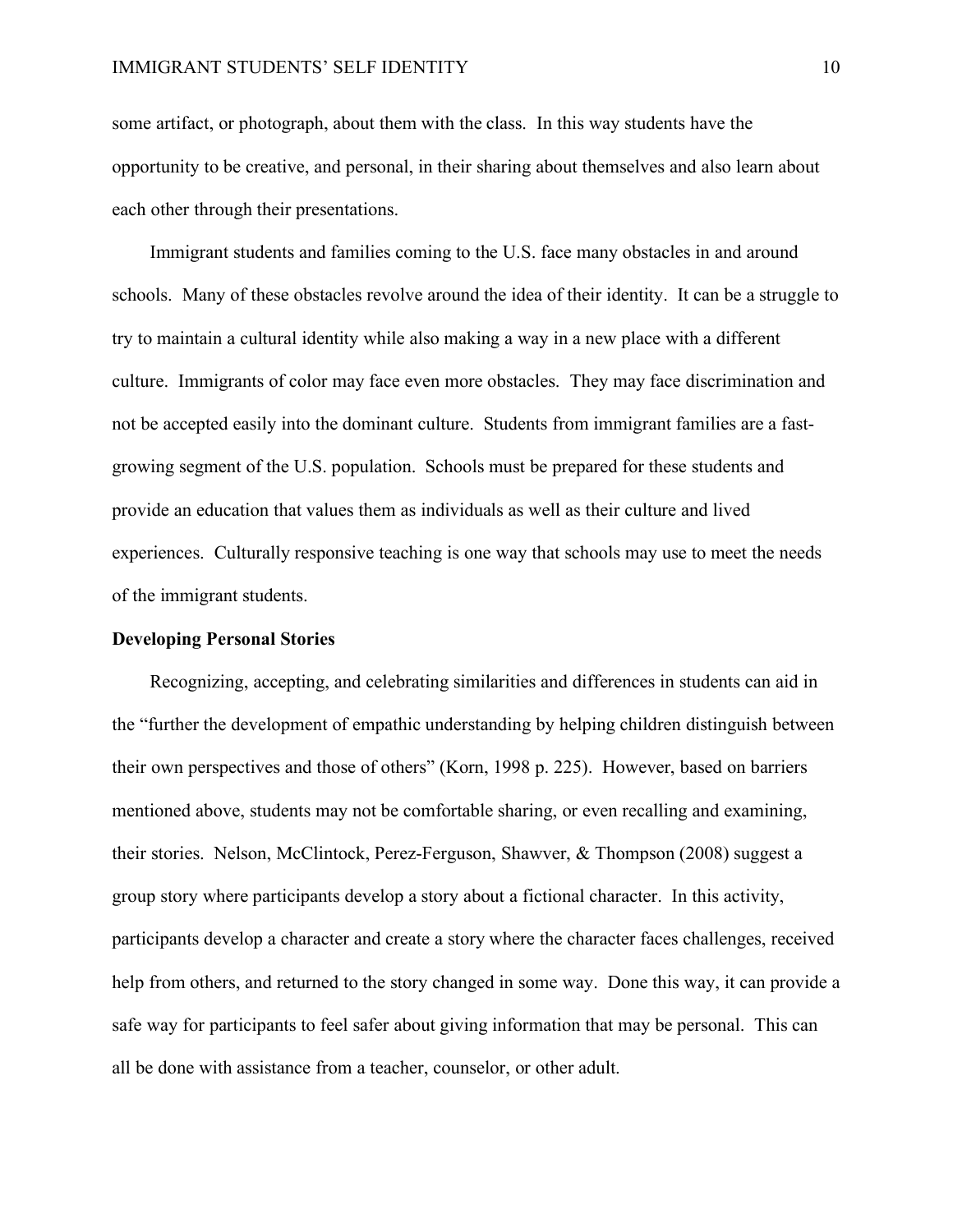#### **Discussion**

Whether it is a travel ban, family separations, deportations, or an impending caravan of people walking North through Mexico for about the past year and a half, immigration has been a topic often leading newscasts and headlining newspaper articles. Too often what gets lost in these reports is the human aspect. The fact that each individual in the reports has their own story is forgotten (or ignored) as the focus becomes lost jobs, economic issues, and referring to immigrants as criminals, drug dealers, or rapists.

 Crawford and Valle (2016) note that students often seek out (counselors and teachers) to get information and access to resources. As a result, a team-taught personal storytelling project between counselors and teachers can provide a win-win-win situation for all involved. Developing, sharing, and listening to others' stories can create connections between students where they begin to recognize the inherent value of each person as an individual. Benefits from this sharing and listening can occur in a variety of areas including academic, self-concept, and social skills.

 Counselors often face student ratios that are too high and students with unmet basic needs and mental health concerns. Teachers often face growing class sizes and increased responsibilities with technology and curriculum. In addition to those, both often face increased workloads, responsibilities related to standardized testing, and caregiver-type duties that historically were often provided at home. In order to not make this just another thing to put on either of their plates, this project provides a school counselor an opportunity to build relationships with many students on a personal level and covers state standards for the teacher. Parents and family members provide an authentic audience for some form of these stories to be shared outside of the classroom. A storytelling night at school or local community center allows the students to share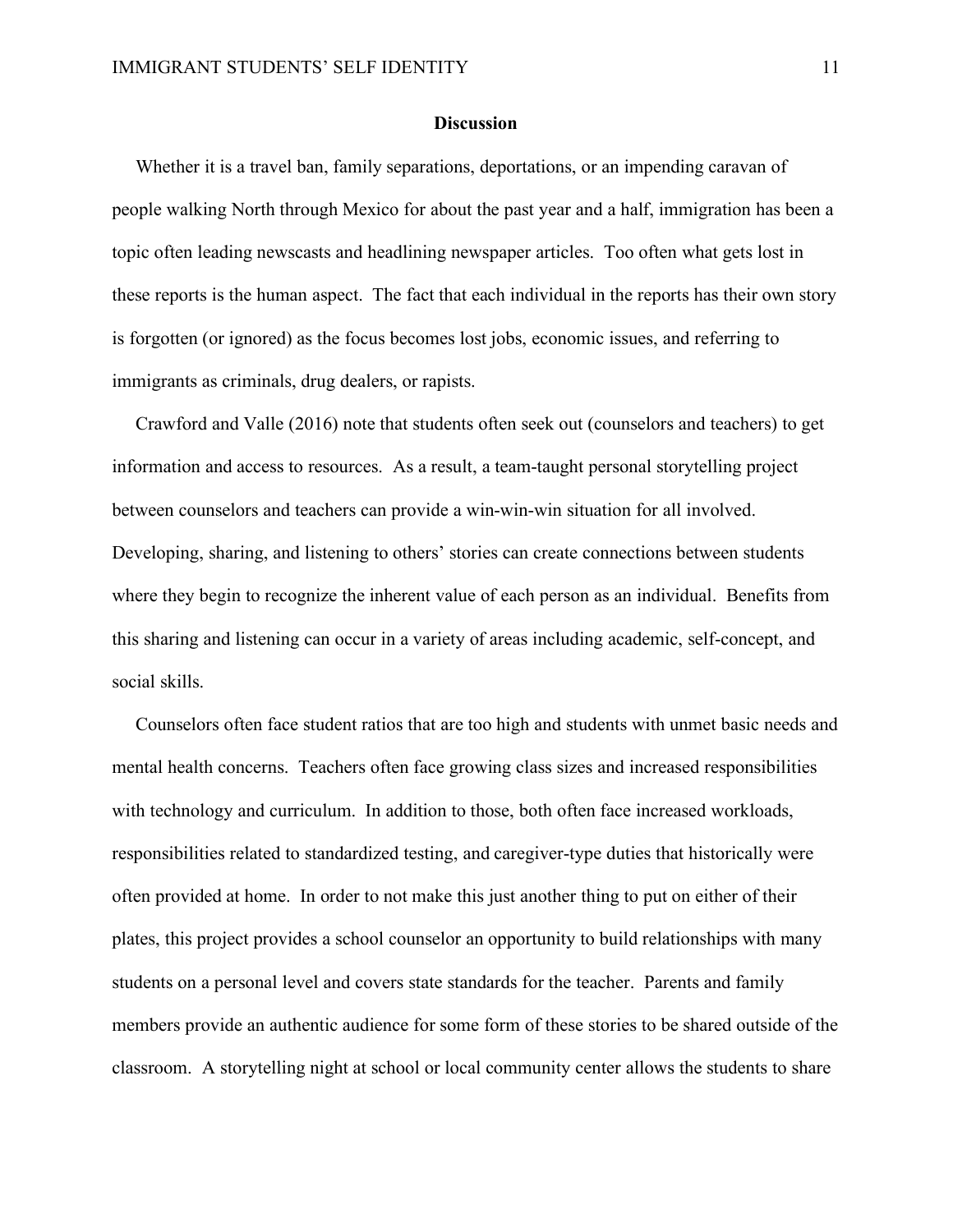their work and potentially could be a place where new connections are made between families. School staff members could help to organize and facilitate this event.

 Language barriers, shyness, and/or negative past experiences are some possible limitations for students. Some possible limitations for school counselors and teachers were mentioned above. Figuring out the best grade level for this may also be a limitation as it is rolled out and also something to be determined. Modifying the lessons for each specific school and classroom may help with some of these.

 Future-related considerations may include recruiting former students to share their stories and assist younger students who are developing their stories. If this is widely used in a district, tracking data of student interactions with each other could be compared with years prior to the storytelling project being implemented.

#### **Author's Note**

 As a fifth-grade teacher, I have been excited to use some of these lessons with my students this year. I whole-heartedly believe that connections that we make with each other have beneficial results in a variety of areas of our lives. Starting this with youth, I believe, will have benefits for society as well.

 Listening, openly and actively, to others as they share their stories is the first step in making connections and building relationships with others. Too often, I think that we listen to others to respond, but not to really hear or understand them. Knowing who we are is the second step in making connections with others. When we know who we are, we can appreciate and build upon similarities and differences that we have with others. Besides learning about others, we also learn about other cultures and hear different perspectives.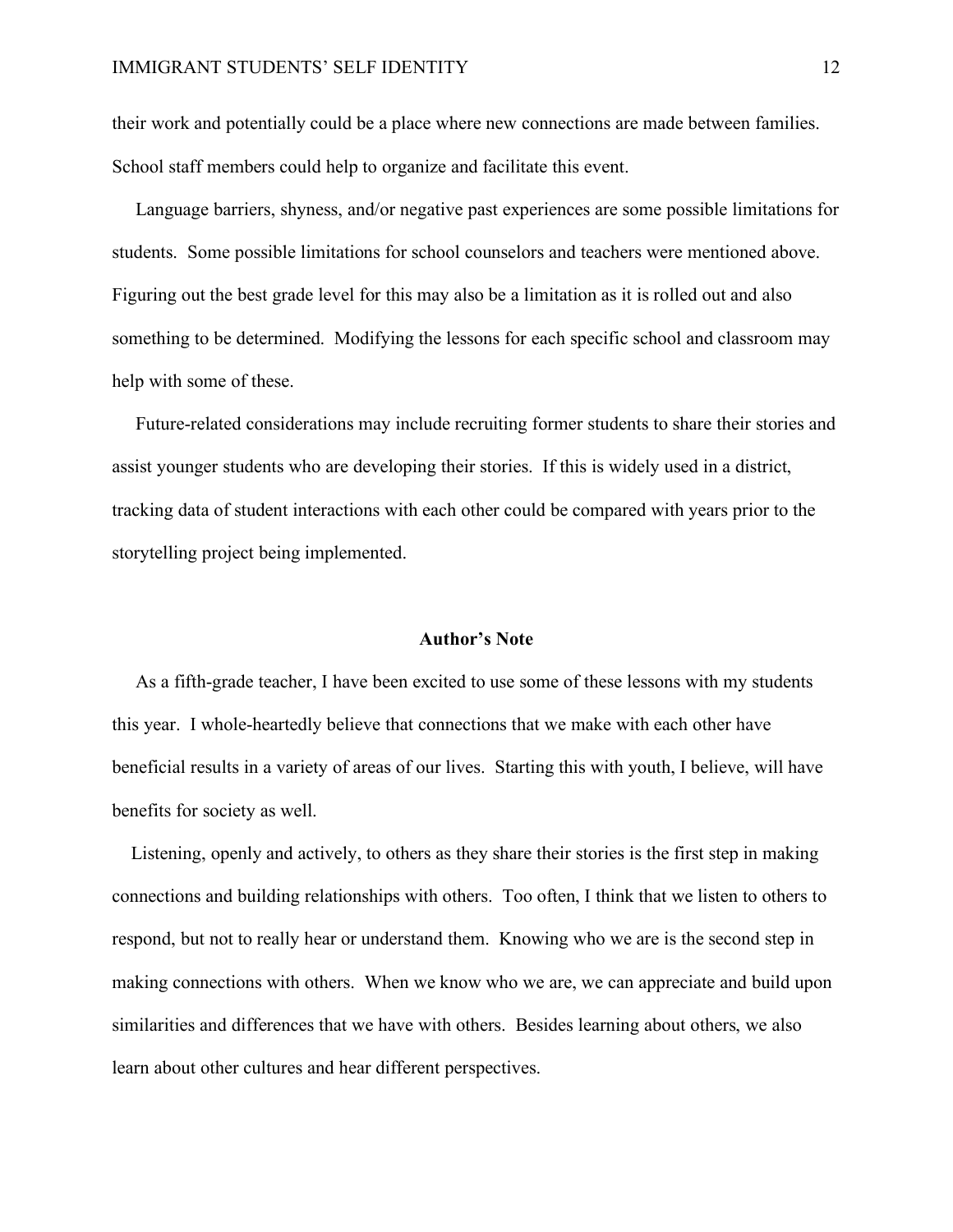Lastly, I would just like to acknowledge that I have learned things about students that I do not always have the chance to know. I believe that it is an honor and privilege when someone shares their story with you. Having students develop and share their stories has allowed me to know students on a deeper level even in this age of large class sizes. I think that we have a place where students feel safe to share and have grown to love an appreciate each other on a level deeper than I see every year. (I do want to mention that I teach in a multi-age program where the majority of students have been together from first grade. Social/emotional development is also something that we value and commit to in our program.)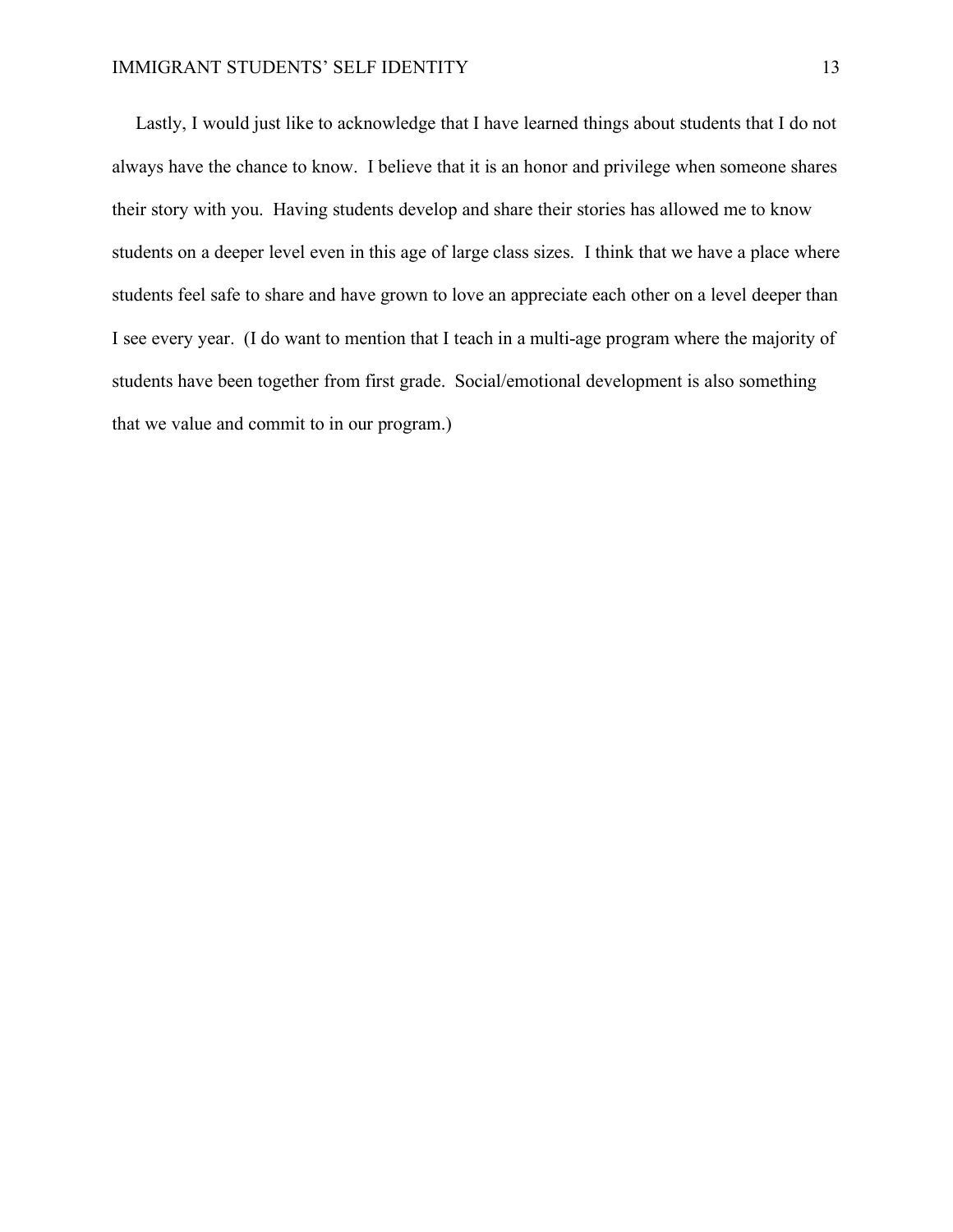#### References

- Amthor, R. F., & Roxas, K. (2016). Multicultural education and newcomer youth: Re-imagining a more inclusive vision for immigrant and refugee students. *Educational Studies: Journal of the American Educational Studies Association, 52*(2), 155-176.
- Borrero, N., Ziauddin, A., & Ahn, A. (2018). Teaching for change: New teachers' experiences with and visions for culturally relevant pedagogy. *Critical Questions in Education, 9*(1), 22- 39.
- Brown, C. S., & Lee, C. A. (2015). Impressions of immigration: Comparisons between immigrant and nonimmigrant children's immigration beliefs. *Analyses of Social Issues and Public Policy (ASAP), 15*(1), 160-176. doi:10.1111/asap.12067
- Crawford, E.R., & Valle, F. (2016). Educational justice for undocumented students: How school counselors encourage student persistence in schools. *Education Policy Analysis Archives, 24(*98*).*
- Fitts, S., & Gross, L. A. (2010). I am from delicious lasagna: Exploring cultural identity with digital storytelling. *Social Studies and the Young Learner, 23*(1), 8-10.
- Hadaway, N. L., & Young, T. A. (2009). Dispelling or reinforcing myths? Learning a new language as portrayed in children's picture books. *Language Arts, 86*(3), 165-177.
- Isik-Ercan, Z., Demir-Dagdas, T., Cakmakci, H., Cava-Tadik, Y., & Intepe-Tingir, S. (2017). Multidisciplinary perspectives towards the education of young low-income immigrant children. *Early Child Development and Care, 187*(9), 1413-1432. doi:10.1080/03004430.2016.1173037
- Kesler, T. (2011). Teachers' texts in culturally responsive teaching. *Language Arts, 88*(6), 419- *428*.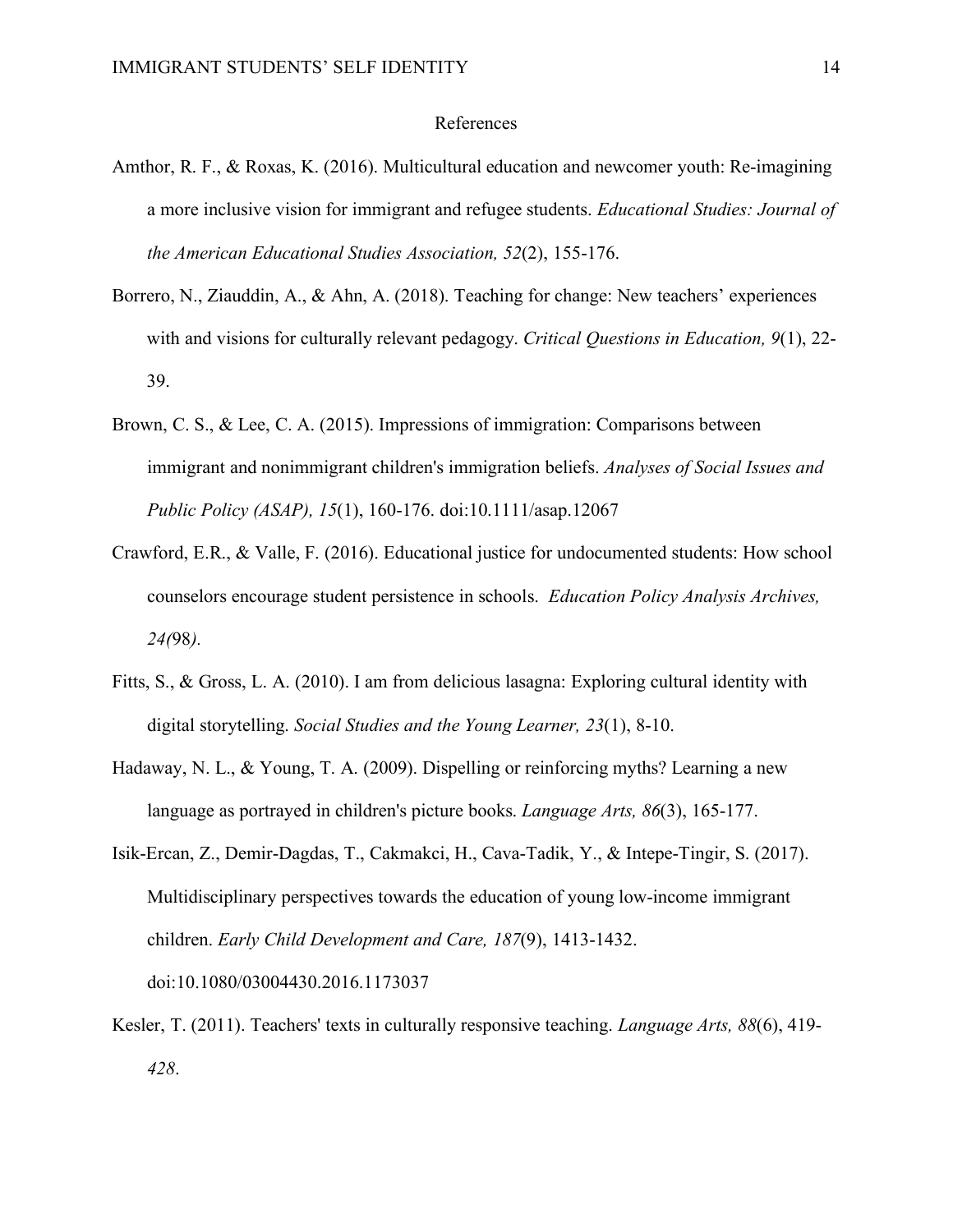- Korn, C. (1998). How young children make sense of their life stories. *Early Childhood Education Journal, 25(*4), 223-28.
- Nelson, A., McClintock, C., Perez-Ferguson, A., Shawver, M.N., & Thompson, G. (2008). Storytelling narratives: Social bonding as key for youth at risk. *Child & Youth Care Forum, 37*(3), 127-137.
- Peterson, B., Gunn, A., Brice, A., & Alley, K. (2015). Exploring names and identity through multicultural literature in K-8 classrooms. *Multicultural Perspectives, 17*(1), 39-45.

Pushor, D. (2011). Looking out, looking in. *Educational Leadership, 69*(1), 65-68.

Soutullo, O. R., Smith-Bonahue, T., Sanders-Smith, S., & Navia, L. E. (2016). Discouraging partnerships? Teachers' perspectives on immigration-related barriers to family-school collaboration. *School Psychology Quarterly, 31*(2), 226-240. doi:10.1037/spq0000148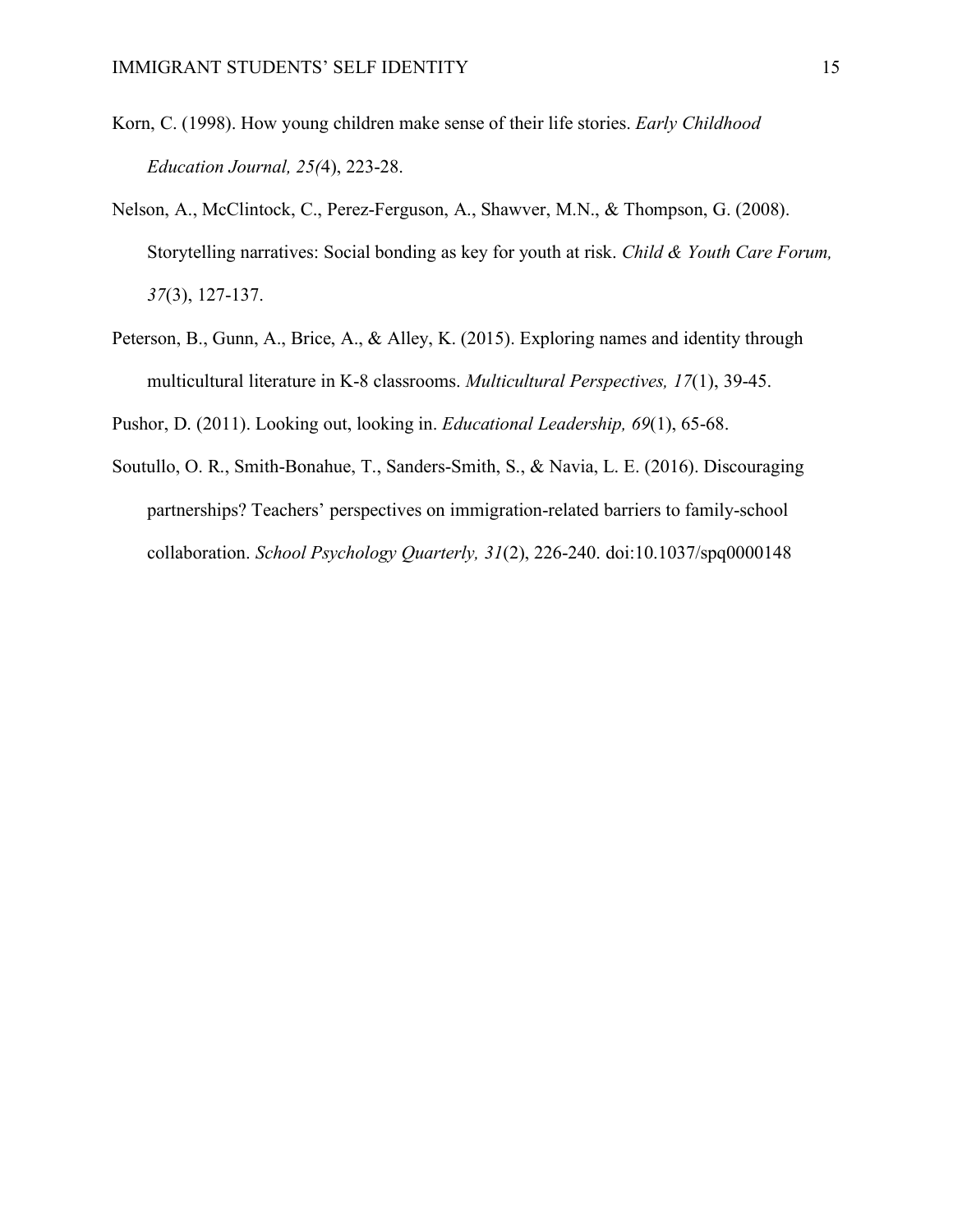#### Appendix A

#### Storytelling Overview and Lessons

This unit can be completed over many days or weeks. They should be given the time to think, write, revise, and interview family members. Students first develop and share the story of a fictional character that is created by them. This allows them the time and opportunity to practice before writing and sharing their personal stories. The school counselor can join when their schedule allows.

- Lesson 1 Students create a character and write a descriptive paragraph about their physical Appearance (1 day)
- Lesson 2 Students develop their character's story (2-3 days)
- Lesson 3 What is active listening? (1 day)
- Lesson 4 Students present/share your character's story (3-5 days)
- Lesson 5 Students develop their personal story (3-5 days)
- Lesson 6 Students present/share their story (many days)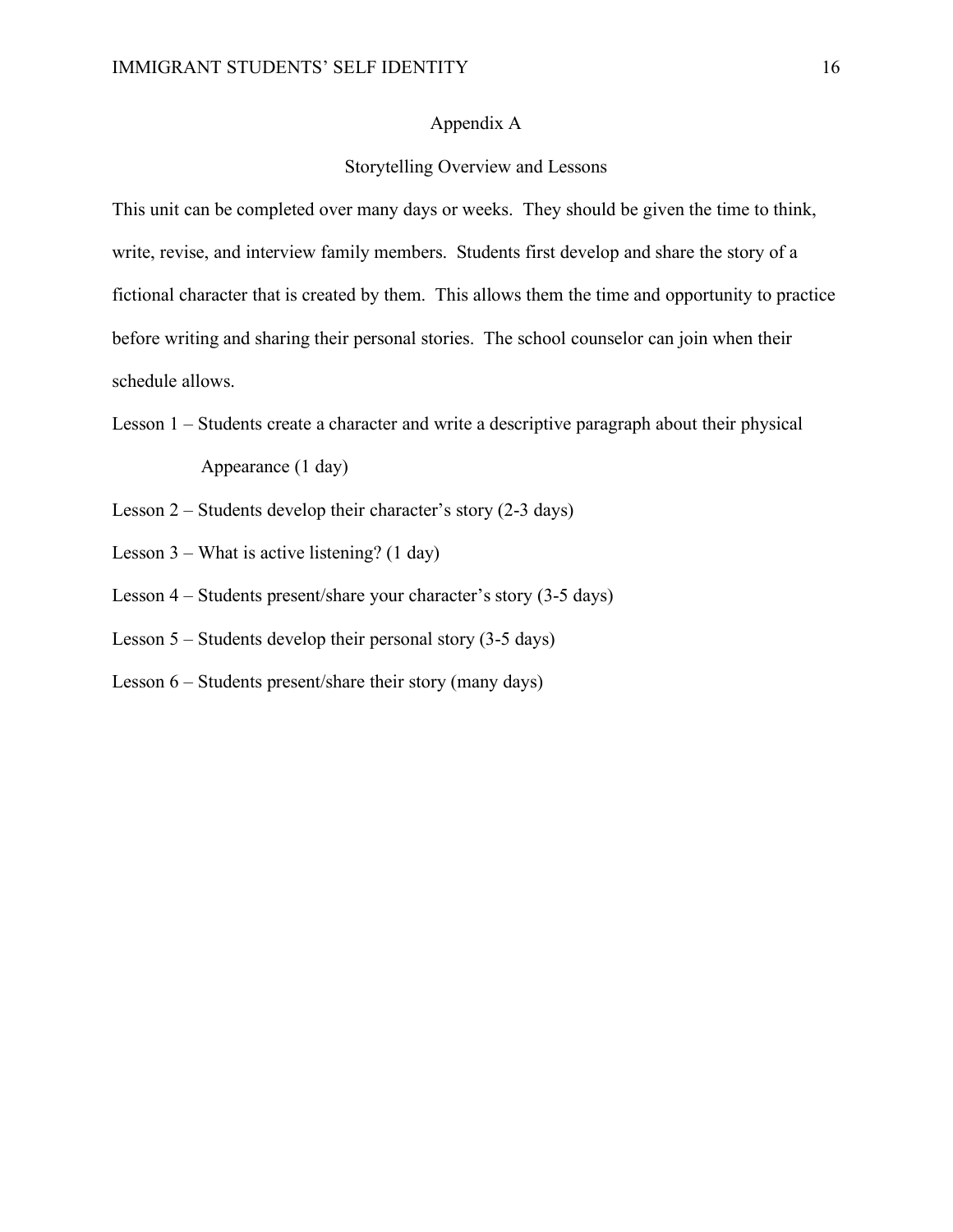# **Lesson 1 – Students create a character and write a descriptive paragraph about their physical appearance (1 day)**

**Objective:** Students will create and name a character and write a description about their character's appearance.

**Introduction:** Show student's teacher's drawing or character creation and name them.

**Main Activity:** Write a descriptive paragraph about teacher's character's appearance with the students.

> Have students draw/create (Legos, recycled items, etc.) and name their own character. Students should keep their characters to themselves and share a photo with the teacher if possible.

Students write a descriptive paragraph about their character's appearance.

**Conclusion:** Teacher reads the students' paragraphs while they try to identify each other's characters from the description.

#### **Lesson 2 – Students develop their character's story (2-3 days)**

**Objective:** Students will develop the story of their created character.

**Introduction:** Share and discuss the story of the teacher's created character with the students. With students help, develop a list of possible parts to include in the character's story.

**Main Activity:** Students develop and write the details of their characters story.

They may include things like – age, family, where they're from, interests, strengths, weaknesses, favorites, family traditions, fears, hobbies, what makes them proud, etc.

**Conclusion:** Students share a part or two of their character's story with a partner or in small Groups.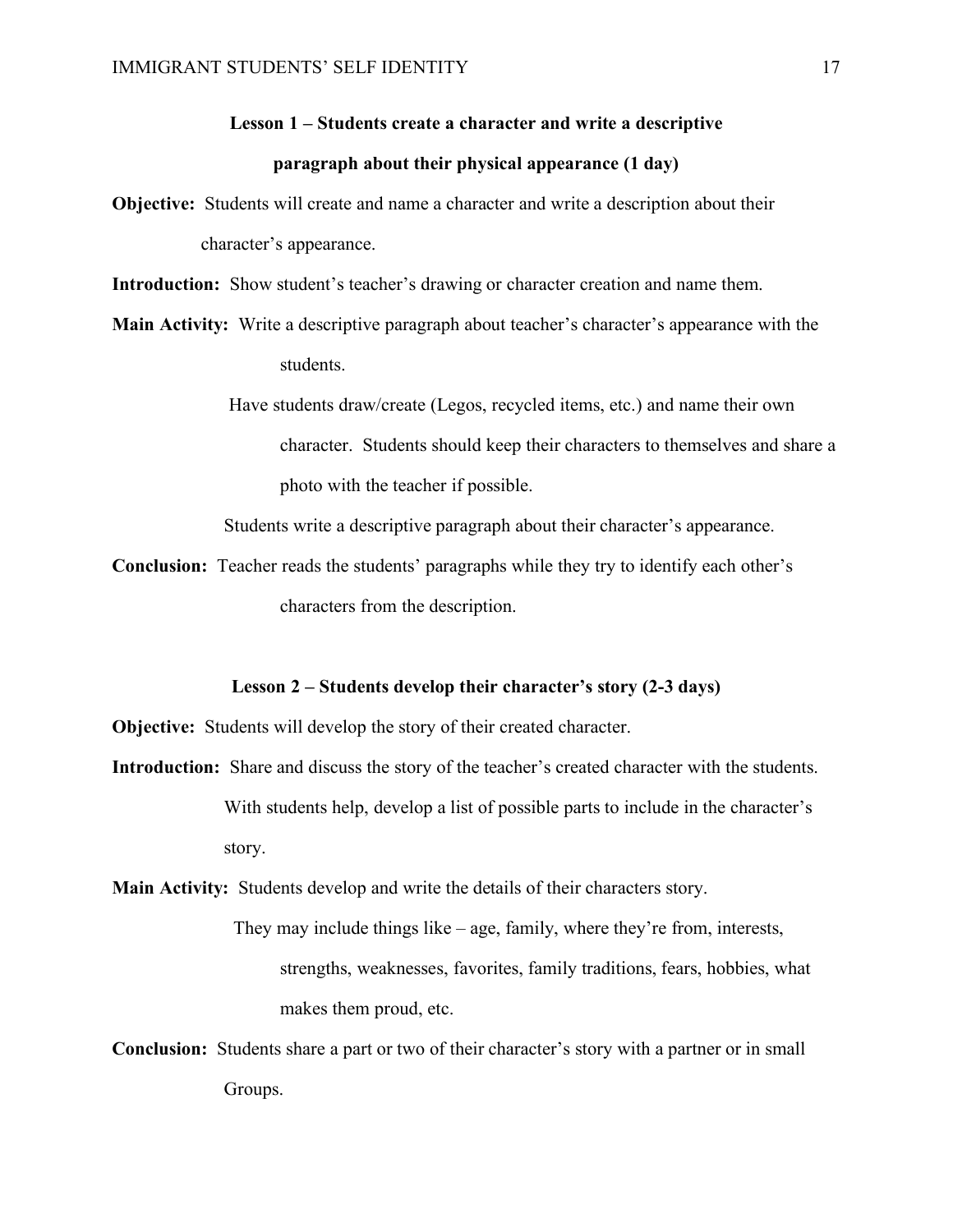#### **Lesson 3 – What is active listening? (1 day)**

**Objective:** Students will demonstrate active listening skills.

**Introduction:** Ask students what listening means. Discuss listening and things that a good listener does. Define active listening – focus on speaker, body language shows interest, paraphrase what speaker says.

**Main Activity:** In pairs, students take turns speaking and demonstrating active listening.

**Conclusion:** Discuss what went well and what may need work. Why is active listening important?

#### **Lesson 4 – Students present/share your character's story (3-5 days)**

**Objective:** Students will share their character's story and actively listen to other student's stories.

**Introduction:** Review components of active listening.

- **Main Activity:** In small groups, students share their character's stories verbally, movie, PowerPoint, etc. Listeners have the opportunity to ask questions and give feedback.
- **Conclusion:** Teacher leads discussion about similarities and differences between the characters' stories.